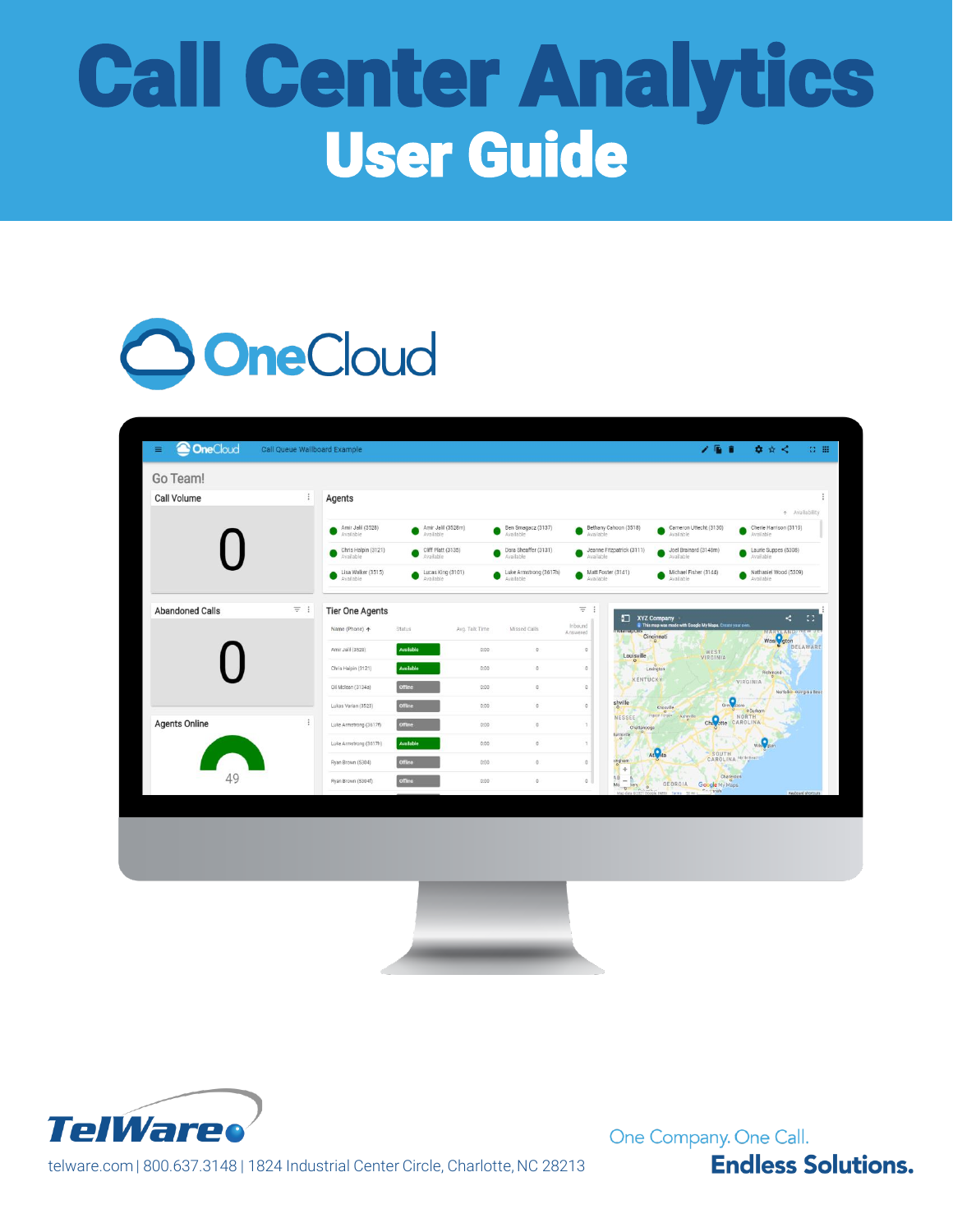# Call Center Analytics User Guide

Welcome to the call center analytics user guide. This document has been designed to help familiarize your with the basic layout, as well as guide you through creating an analytics board and some advanced features OneCloud Analytics has to offer.

The Basics

### ANALYTICS BOARD BUTTONS



#### MAIN MENU

Press the main menu icon to open a list of your boards, your favorite boards, boards shared with you, to create a new board, and to log out.



#### ADD CARD

Press the add card button to add a new card to your current board.

#### ADD HEADER

Press the add header button to add a text header to your current board.



#### DELETE BOARD

Press the delete board button to delete the current board. This action cannot be undone.



#### BOARD SETTINGS

Press the board settings button to view additional options for the analytics board. Setting options include:

- 1. Card Margin Adjust the space between the cards on the board.
- 2. Browser Notifications Enable/disable browser notifications for this board.
- 3. Default Filters Set filters that will automatically apply to data in new cards. You can also choose to apply these filers to existing cards on save.



#### FAVORITE BOARD

Press the favorite board button to add this board to your favorites.



#### SHARE BOARD

Press the share board button to share the board. You can share it with specific people in your organization or share a view-only public link.

*Note: Generating a new public link will expire the old link.* 



#### ENTER FULL SCREEN

Use this button to enter full screen mode. Use your keyboard's escape key to remove full screen mode.

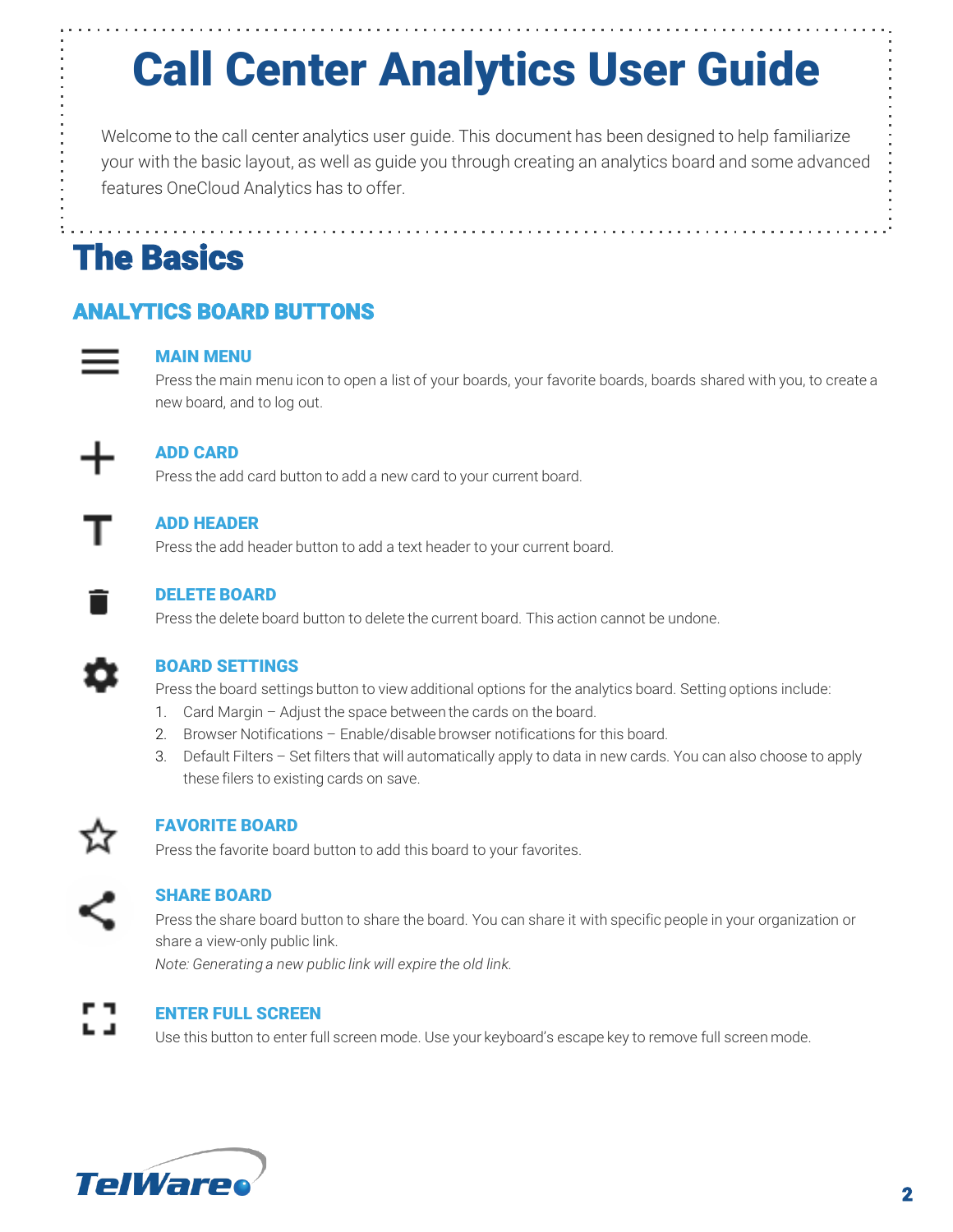# Customize Your Board



### CREATE A NEW BOARD

As the OneCloud analytics boards are fully customizable, you will need to create a wallboard specific to your needs. If you have not yet created a board, you will see an Add a Board button in the middle of your page. To add additional boards, click on the Main Menu button, then select New Board.

**2** ADD A CARD

#### CARD TYPE

Choose the way you'd like to display data from the following options:

- LINE CHART | A line graph is designed to reveal trends, progress, or changes that occur over time. As such, it works best when your data set is continuous rather than full of starts and stops.
- GUAGE | Gauges are data visualizations best used to show a range. They are ideal for when you have a floor and ceiling value and you want to show where the value lies within that.
- SINGLE STAT | See a single number, such as longest current wait time, calls waiting, and more.
- TABLE | See multiple data points in a table format.
- GRID | Allows visibility to Agents and their status.
- NOTE | Add a text note to your board.
- **IFRAME** | Embed an HTML element inside your board.



After choosing the card type, click **Next** to add the card data.

*Note: Some datasets are only available on certain card types. See the Quick Reference at the end of this guide.*

#### CARD DATA

Press + Add Data and choose the data you'd like to display from the available options.

Hovering over the information icon will display more information about that data set.

After selecting the data set, choose how to break down the data (if applicable) and any filters you'd like to have on the card. Press ADDto finalize the data selection.

#### ALERTS

Add an alert to help bring attention to potential problems or irregularities. Press Next to edit the card style.

#### CARD STYLE

Editing the card style lets you further customize the way your card displays. Options include editing the header and font sizes on the card. Additional options depend on the card type chosen. Press DONE when completed.

#### RESIZE THE CARD

Now that your card has been added to the board, you can resize it or move it within the board. Resize the board by clicking and dragging the icon in the bottom right of the card.